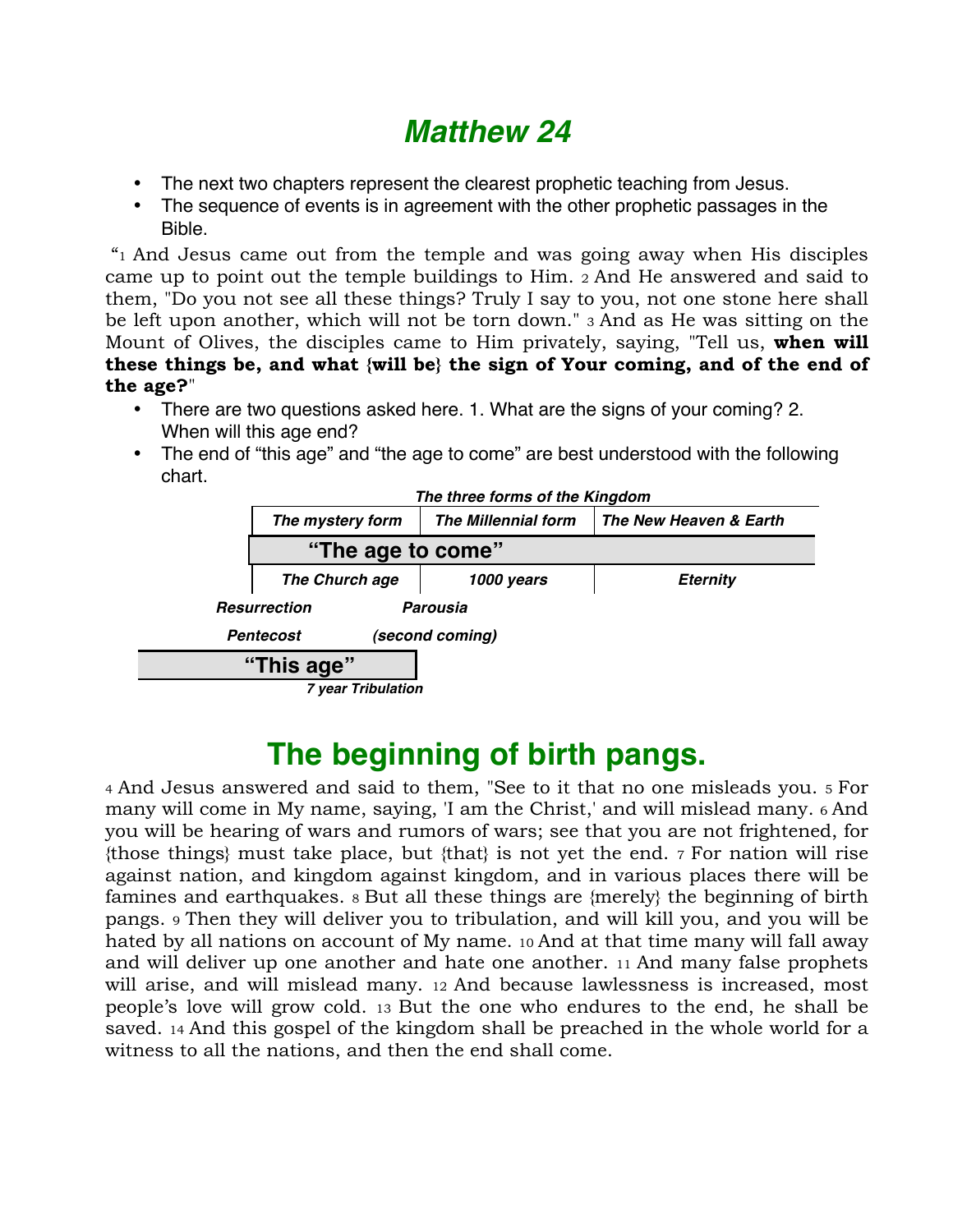- The events described here are not to be taken too literally. For example if it is true that "they . . . will kill you" vs.9 then what is the meaning of "enduring to the end" vs.13?
- The general idea is clear. The times ahead are full of trouble, and persecution for the faith. The disciples are to not be afraid but are to endure.

### **The Great Tribulation.**

15 Therefore when you see the *abomination of desolation* which was spoken of through Daniel the prophet, standing in the holy place (let the reader understand), 16 then let those who are in Judea flee to the mountains; 17 let him who is on the housetop not go down to get the things out that are in his house; 18 and let him who is in the field not turn back to get his cloak. 19 But woe to those who are with child and to those who nurse babes in those days! 20 But pray that your flight may not be in the winter, or on a Sabbath; 21 for then there will be a great tribulation, such as has not occurred since the beginning of the world until now, nor ever shall. 22 And unless those days had been cut short, no life would have been saved; but for the sake of the elect those days shall be cut short. 23 Then if anyone says to you, 'Behold, here is the Christ,' or 'There {He is,'} do not believe {him.} 24 For false Christs and false prophets will arise and will show great signs and wonders, so as to mislead, if possible, even the elect. 25 Behold, I have told you in advance. 26 If therefore they say to you, 'Behold, He is in the wilderness,' do not go forth,  $\{or\}$ 'Behold, He is in the inner rooms,' do not believe {them.} 27 For just as the lightning comes from the east, and flashes even to the west, so shall the coming of the Son of Man be. 28 Wherever the corpse is, there the vultures will gather.

- The abomination of desolation is mentioned in Dan.9:27, 11:31, 12:11. It refers to the interruption of the regular temple sacrifice and its replacement with something that is designed to insult the system. Some have equated it with the sacrifice of a pig on the temple altar by Antiochus Epiphanes in 167B.C. Others have identified it with the coming Antichrist at the end of the age.
- The parallel passage in Luke 21:5-36 describes a time of trouble that probably referred to the destruction of Jerusalem in 70 AD. The passage probably has a double fulfillment as do many other prophetic scriptures.
- The restoration of Israel to the land (prophesied in much of the OT) was a prerequisite for the literal future fulfillment of Jesus' predictions in this chapter. The fact that the promised restoration of Israel is tied to her spiritual renewal suggests that her present occupation of the land of Palestine is not a part of God's promise Ezek.36-37, Deut.30.

### **The Second Coming of Christ.**

29 But immediately after the tribulation of those days *the sun will be darkened, and the moon will not give its light, and the stars will fall* from the sky, and the powers of the heavens will be shaken, 30 and then the sign of the Son of Man will appear in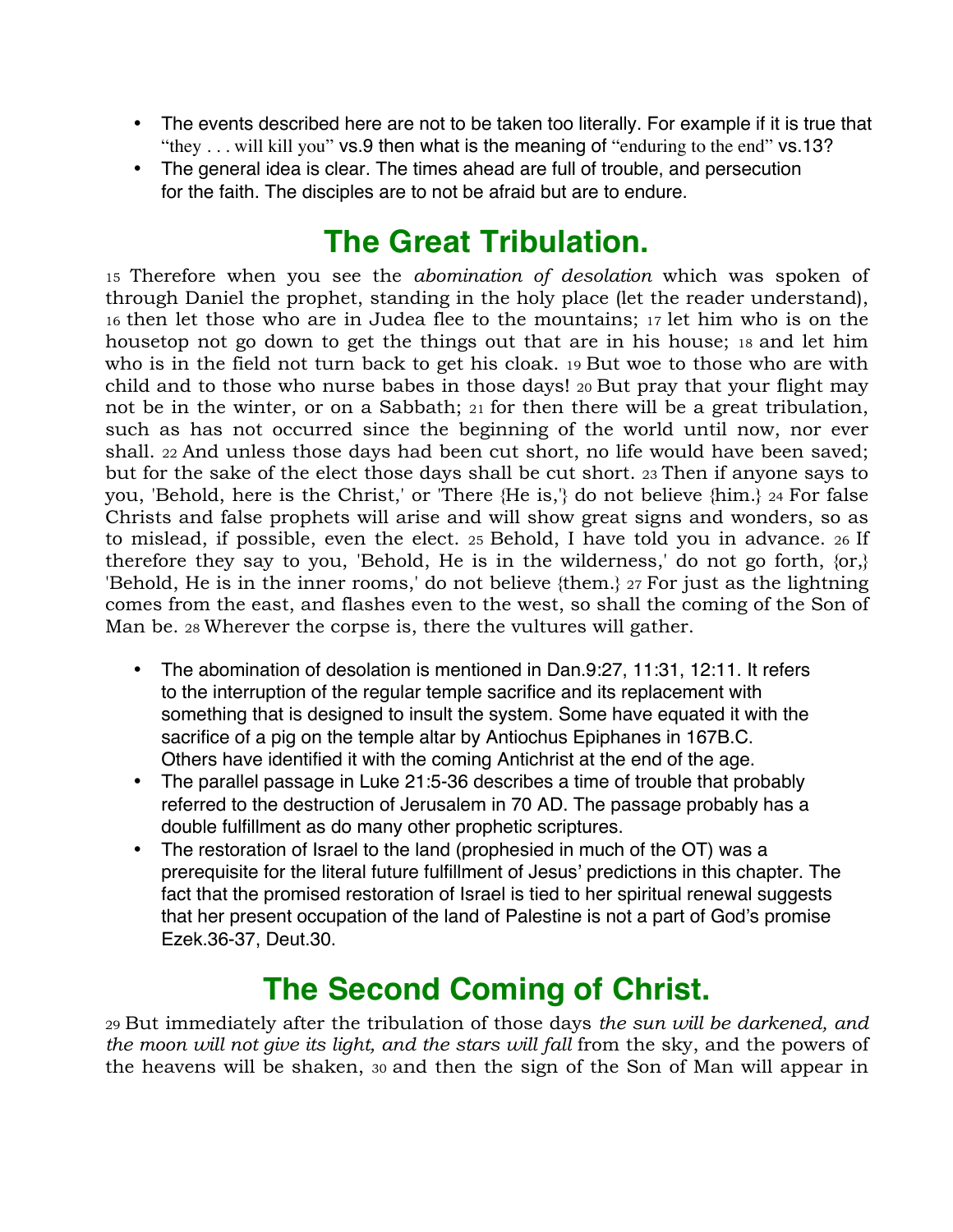the sky, and then all the tribes of the earth will mourn, and they will see the *Son of Man coming on the clouds of the sky* with power and great glory.

- The second coming of Christ will be dramatic and in contrast to His first advent.
- It is unclear as to how literal these vivid descriptions of natural calamity are to be understood.
- The whole world will witness His coming and many will find it painful.

## **The Gathering of the saints.**

31 And He will send forth His angels with *a great trumpet* and *they will gather together* His elect from the four winds, from one end of the sky to the other.

- This chronology places "the rapture of the saints" at the time of Christ's Second Coming not before the Great Tribulation as often taught.
- The clearest reference to the rapture of the church is found in I Thess.4:17 "Then we who are alive and remain shall be caught up together with them in the clouds to meet the Lord in the air, and thus we shall always be with the Lord." Also, look at I Cor.15:50-58 and Jn.14:1-3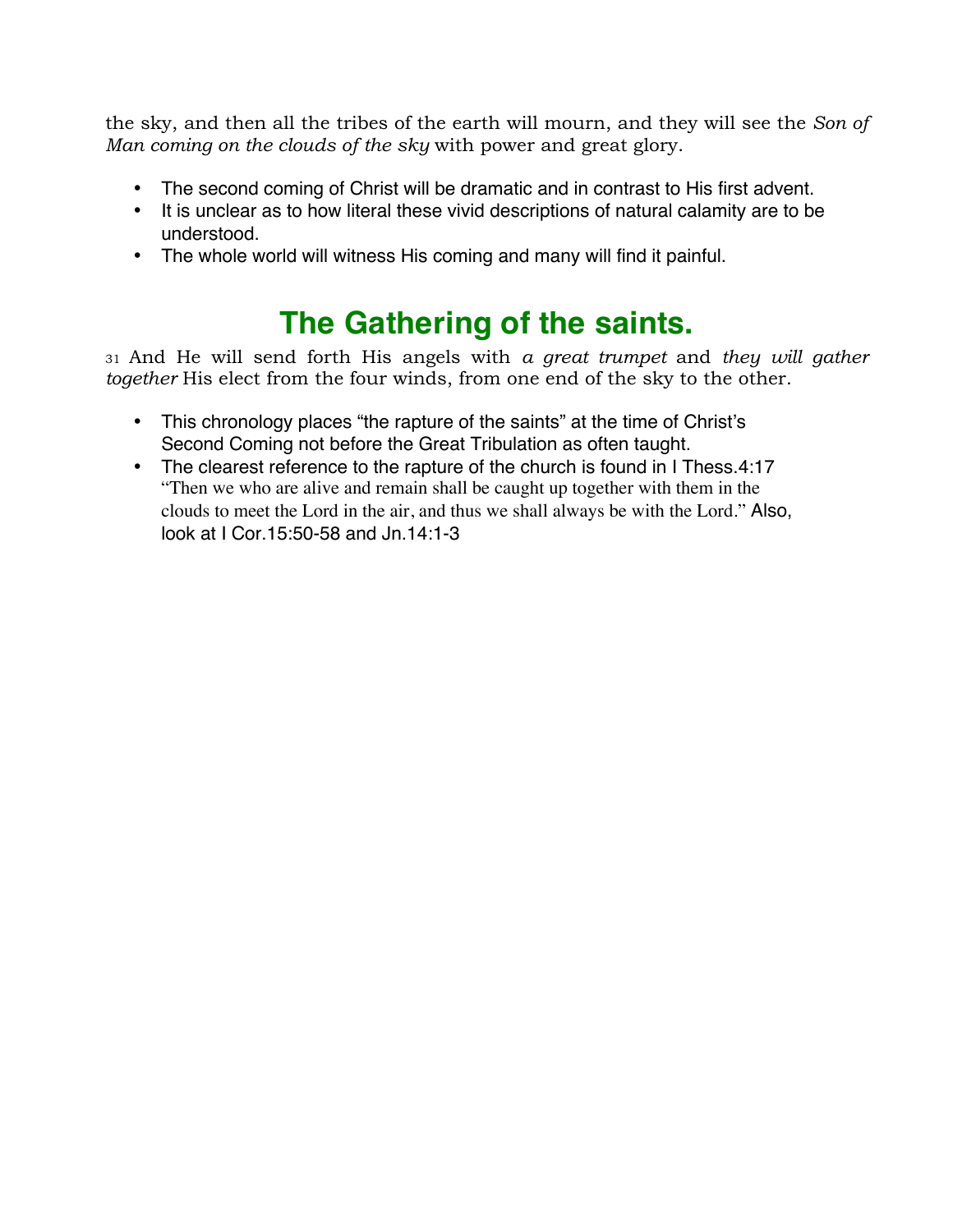| <b>Beginning of birth pangs</b>                                                                                                           | <b>Great Tribulation</b>                                                                                  | <b>Coming of Christ</b>                                    | <b>Parables</b>                | <b>Final Judgment</b> |
|-------------------------------------------------------------------------------------------------------------------------------------------|-----------------------------------------------------------------------------------------------------------|------------------------------------------------------------|--------------------------------|-----------------------|
| $24:4 - 14$                                                                                                                               | 24:15-28                                                                                                  | 24:29-31                                                   | 24:32-25:42                    | 25:31-46              |
| • False Christs<br>• Wars & rumors of wars<br>• Famine & earthquake<br>• Believers hated                                                  | • Desecration<br>• Tribulation                                                                            | • Cosmic signs<br>• Christ is seen                         | $\cdot$ Fig Tree<br>• Servants |                       |
| • Conflict within the church<br>• False prophets<br>• Many will be misled<br>• Lawlessness<br>• Love will grow cold<br>• World evangelism | • False signs                                                                                             | • Trumpet sounds<br>• Elect gathered                       | • Virgins<br>• Talents         |                       |
| <b>I Thess.5:1-11</b><br><b>Rev.6-7</b><br><b>SEALS</b><br>(Antichrist)                                                                   | Il Thess. $2:1-12$<br><b>Rev.8-18</b><br>TRUMPETS<br>(wrath on all)<br><b>BOWLS</b><br>(wrath on nations) | $II$ Pet.3:3-13<br><b>I Thess.4:13-18</b><br><b>Rev.19</b> |                                | II Pet.3:3-13         |

### **True disciples will not be uninformed.**

32 Now learn the parable from the fig tree: when its branch has already become tender, and puts forth its leaves, you know that summer is near; 33 even so you too, when you see all these things, recognize that He is near, {right} at the door. 34 Truly I say to you, this generation will not pass away until all these things take place. 35 Heaven and earth will pass away, but My words shall not pass away.

- This generation could refer to the generation that sees these signs. In other words all these signs would take place in one generation.
- If "this generation" is equated with the lives of the apostles, then the signs leading up to the coming of Christ were all fulfilled in the early church leaving only the second coming of Christ to take place.

### **True disciples will not be presumptuous.**

36 But of that day and hour no one knows, not even the angels of heaven, nor the Son, but the Father alone. 37 For the coming of the Son of Man will be just like the days of Noah. 38 For as in those days which were before the flood they were eating and drinking, they were marrying and giving in marriage, until the day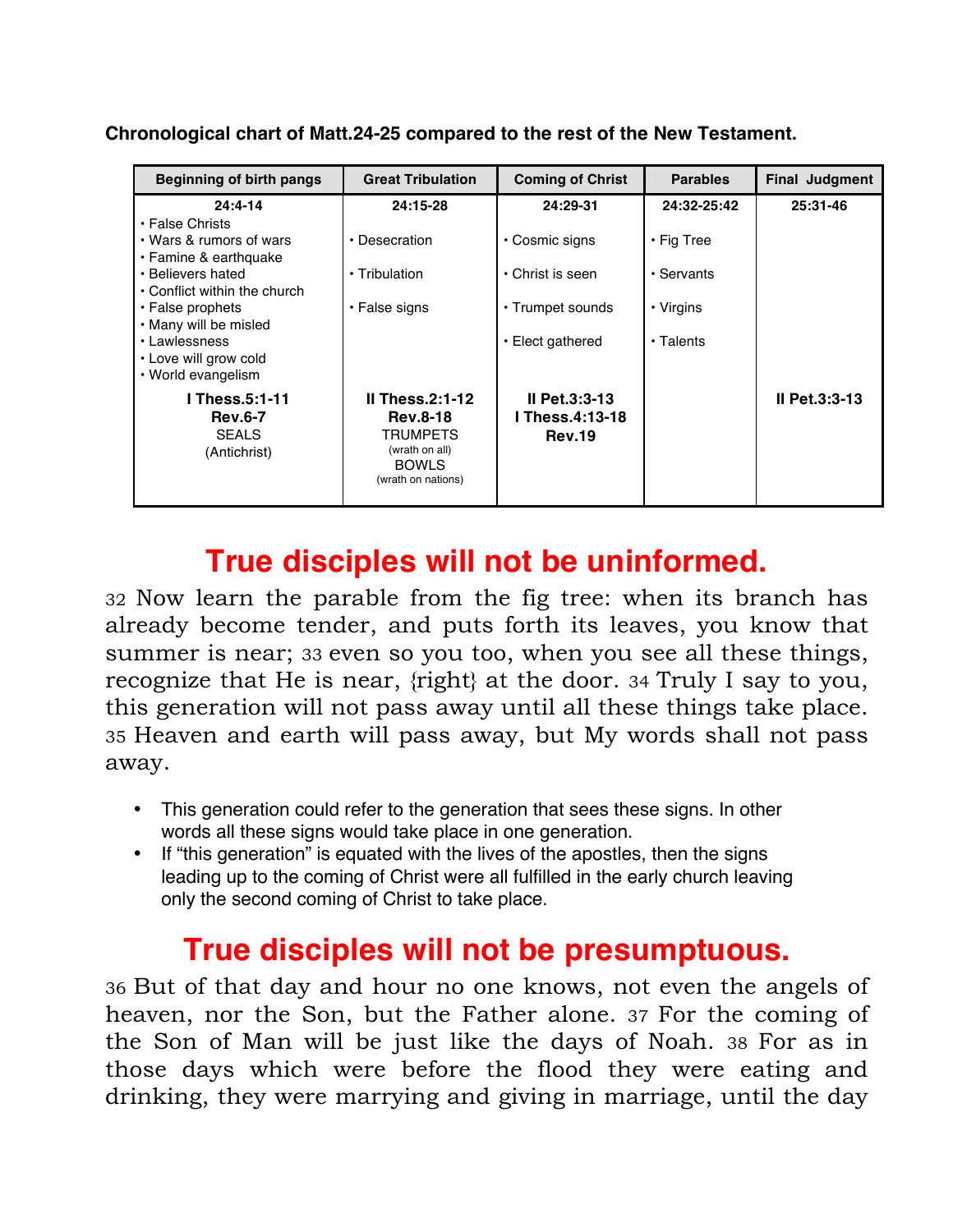that Noah entered the ark, 39 and they did not understand until the flood came and took them all away; so shall the coming of the Son of Man be. 40 Then there shall be two men in the field; one will be taken, and one will be left. 41 Two women {will be} grinding at the mill; one will be taken, and one will be left.

- Just as Noah's day was made up of two types of people so will the end of the age be configured. True believers will know what God's plan is about and be cooperating with it.
- The dramatic "taking away" could refer to the Angels taking the believers to be with Christ at His coming (vs.31) or it could be linked to vs.39 and refer to the coming judgment of some who will mourn (vs.31).

### **True disciples will not be asleep.**

42 Therefore be on the alert, for you do not know which day your Lord is coming. 43 But be sure of this, that if the head of the house had known at what time of the night the thief was coming, he would have been on the alert and would not have allowed his house to be broken into. 44 For this reason you be ready too; for the Son of Man is coming at an hour when you do not think {He will.

- This passage suggests that Christ could come at any time, even though there are some events yet to be fulfilled just before His actual appearing.
- The key word here is "alert". True believers will be watching and waiting for the coming of Messiah as King.

### **True disciples will not be delinquent.**

45 Who then is the faithful and sensible slave whom his master put in charge of his household to give them their food at the proper time? 46 Blessed is that slave whom his master finds so doing when he comes. 47 Truly I say to you, that he will put him in charge of all his possessions. 48 But if that evil slave says in his heart, 'My master is not coming for a long time,' 49 and shall begin to beat his fellow slaves and eat and drink with drunkards; 50 the master of that slave will come on a day when he does not expect {him} and at an hour which he does not know, 51 and shall cut